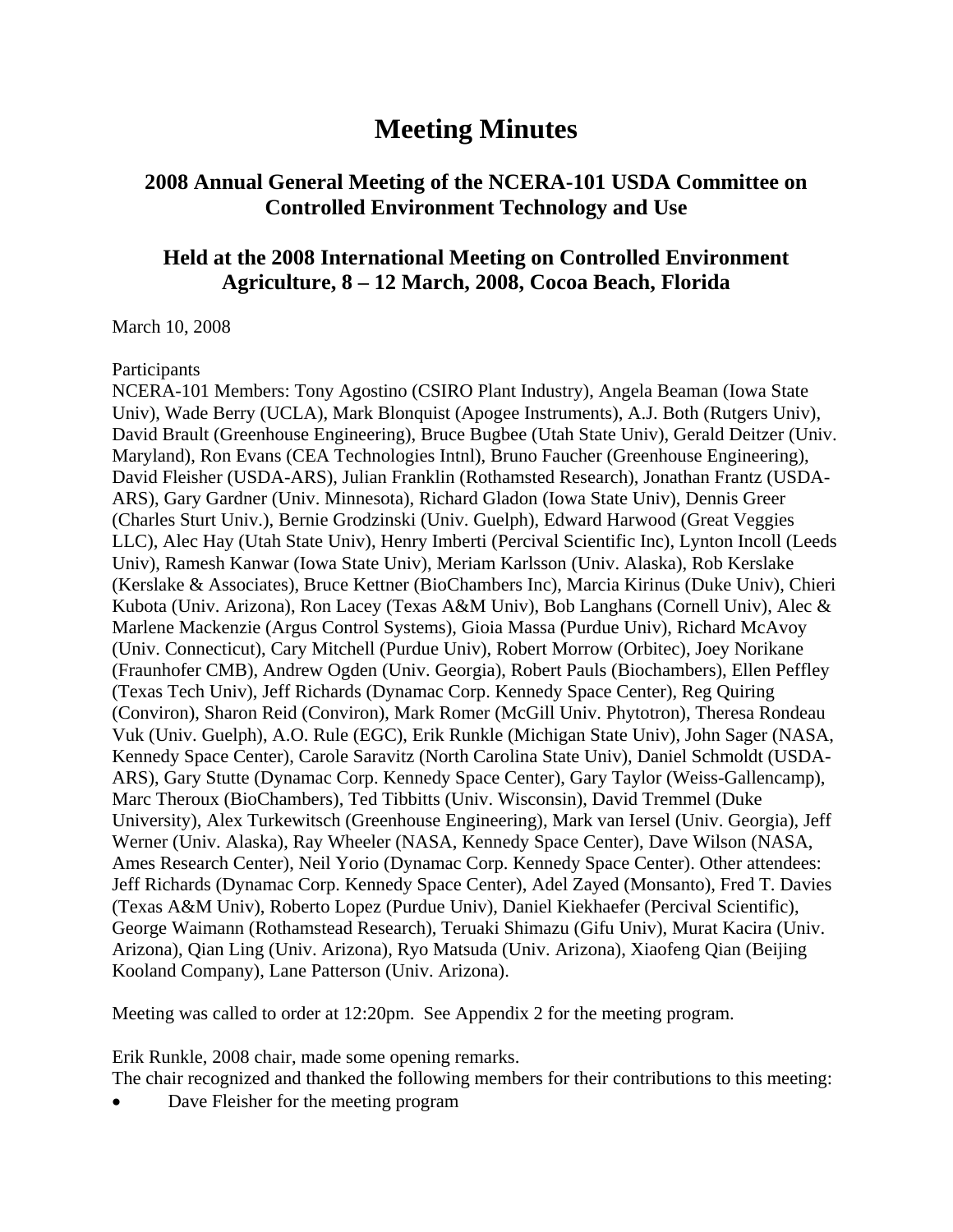- hosts Gary Stutte, Neil Yorio, Ray Wheeler and John Sager
- the Program Committee, especially Lynton Incoll for his interest in the working group and constructive input
- the continuing membership secretary Mark Romer for providing a cohesive communication service year-round

General Announcements were made by Chieri Kubota.

Three conferences that may be of interest to this group will be held in the next year or so:

- Greensys 2009, June 14 19 2009, at Laval University, Quebec City, Canada
- ISHS International Workshop on Greenhouse Environment Control and Crop Production in Semi-Arid Environments, October 20 – 24 2008, at Tucson, AZ (Abstract submission April 8, 2008)
- International Symposium on Light in Horticulture, ISHS, November 15 19 2009, at Tsukuba, Japan.

Ramesh Kanwar, Administrative Advisor to the NCERA-101, addressed the meeting with his Administrative Advisor's Report.

- Registration for this meeting is 150 people, from the USA, Canada, the UK, Australia, Japan and other countries.
- The committee structure consists of collaboration by all members, with other contacts and strong industry support. The presentations at this meeting are impressive. For example, the Australian presenters indicated funding of \$40M for facilities, and \$4M + funding for staff. The committee is very successful and has a high impact. It is also well placed for the future. Older members, Ted Tibbitts, Bob Langhans and others, remain active and provide valuable training for newer members. In the 10 years that Ramesh Kanwar has been administrative advisor, we have met at a new location every year.
- Upcoming milestones are as follows:
	- o Annual report and impact statement to be posted on the NCRA website within 60 days
	- o Midterm review is on a 5 year cycle and is now 3 years old
	- o Impact statements are different from last year and should include;
		- o Impact nugget a one-sentence abstract of the Impact reported,
		- o Issue who cares and why,
		- o Progress during the past 3 years,
		- o The impact statement itself; economic, social, health or environmental consequences derived as benefits for the intended users, and
		- o Research needs for future projects.
- Ramesh Kanwar also handed to Gary Stutte a submittal form for NCERA Impact Statements, a link to example impact statements, a link to the formal NECRA mid-review instructions, and a letter from the Office of the Executive Director of the NCERA regarding mid-term review. The NCERA is the North Central Regional Association of Agricultural Experiment Station Directors.
- Ramesh Kanwar stated, "We have started a tradition in this group to travel overseas every 4 to 5 years. Don't lose this tradition. In the past we have met in the UK and in Australia."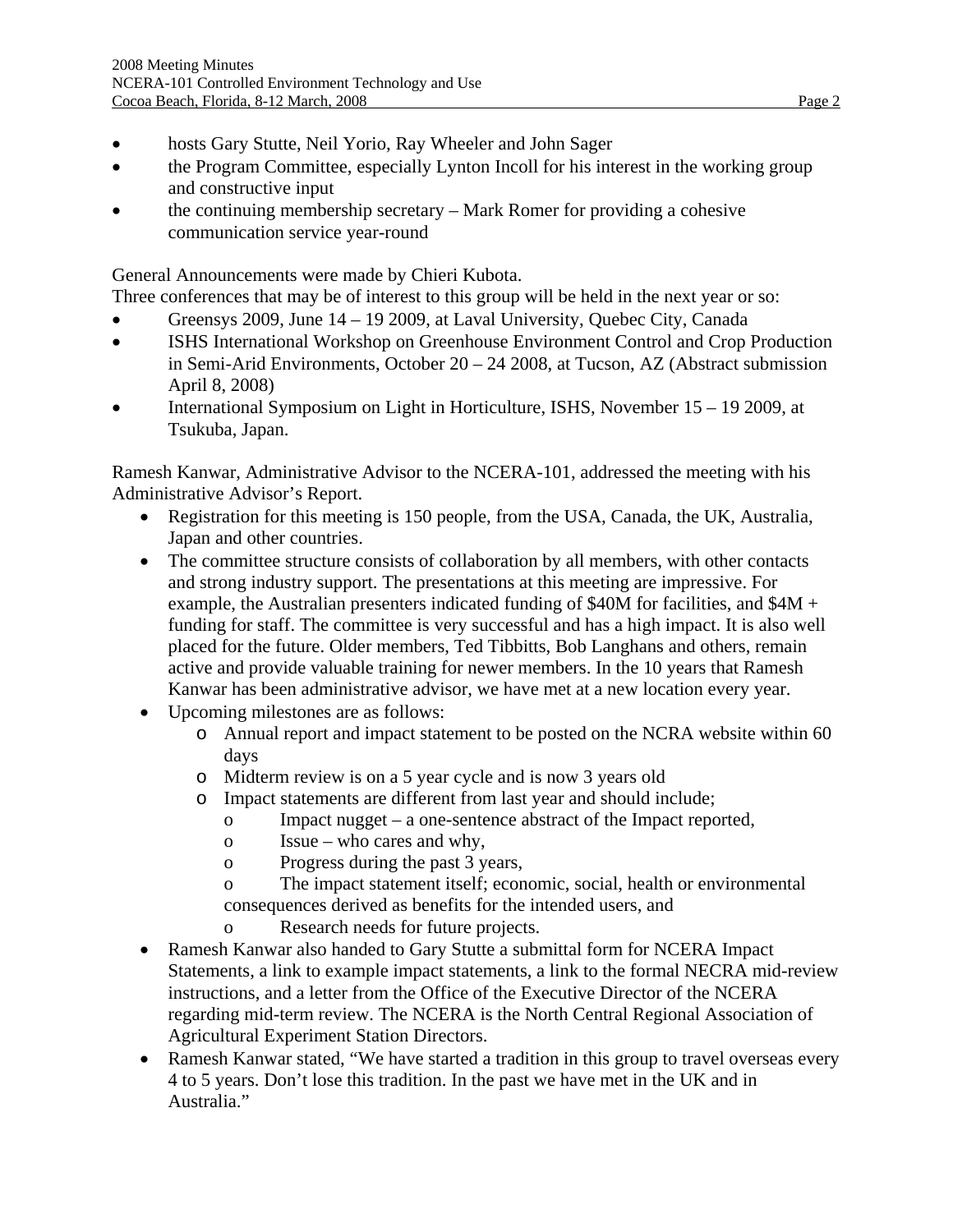Question: Ron Lacey requested electronic copies of these documents. Mark Romer requested that Ramesh Kanwar send these to him for distribution to the members.

Daniel Schmoldt, National Project Leader, Plant and Animal Systems, presented the CSREES Representative Report. The CSREES is the Cooperative State Research, Education and Extension Service of the USDA.

- Daniel Schmoldt showed some slides, illustrating the USDA structure and FY 2008 funding. He reported that CSREES funding saw a 0.75% increase before a 0.7% across the board rescission, to \$1,198.8M. NRI (the USDA National Research Initiative) is funded to \$ 190.8M. Up to 26% of NRI funds can be used for integrated projects. NRI bio based products program will have increased funding. Congressional earmarks are back – probably more, but with 25% reduction in funds from 2006. Bio energy and bio based products are up.
- Farm bill legislation expired at the end of last year, but has been extended to March 15. This authorizes USDA expenditures.
- Specialty crops are of interest. These are defined as those that contribute to healthy diets, and are major components of USDA food recommendations. Food security is also of interest.
- Title VII research \$1BN for mandatory study areas. Five areas are identified: plant breeding and genetics, invasive pests, optimization of use of water and fertilizers, robotics and mechanization, and production and sustainability.
- The SCRI (the USDA Specialty Crops Research Initiative) Implementation Plan is presented in a white paper, which is available on the website (http://www.csrees.usda.gov/funding/rfas/specialty\_crop.html).
- The 2007 Farm Bill exists in 2 versions one in the House and the other in the Senate. It establishes a national institute for the NRI. High priority research is bio-based research, with \$15M per year mandated funding. Things you can do:
	- Talk to your program director,
	- Volunteer for review panels,
	- Collaborate with bio processing scientists, molecular biologists, horticultural scientists and geneticists,
	- HTTP//grants.gov/.

Gary Stutte and Mark Romer presented the Minutes of the 2007 meeting in Tuskegee. The members recognized Mark Romer's work on behalf of the committee, which goes far beyond his role as Membership Secretary, with a round of applause.

Gary Stutte reported that the 2007 Meeting Minutes, consisting of 10 pages, are posted on the USDA website [\(http://www.nimss.umd.edu/homepages/saes.cfm?trackID=7936\)](http://www.nimss.umd.edu/homepages/saes.cfm?trackID=7936).

Motion to accept the Minutes of the 2007 meeting in Tuskegee: Bruce Bugbee. Seconded: Ron Lacey. All were in favor.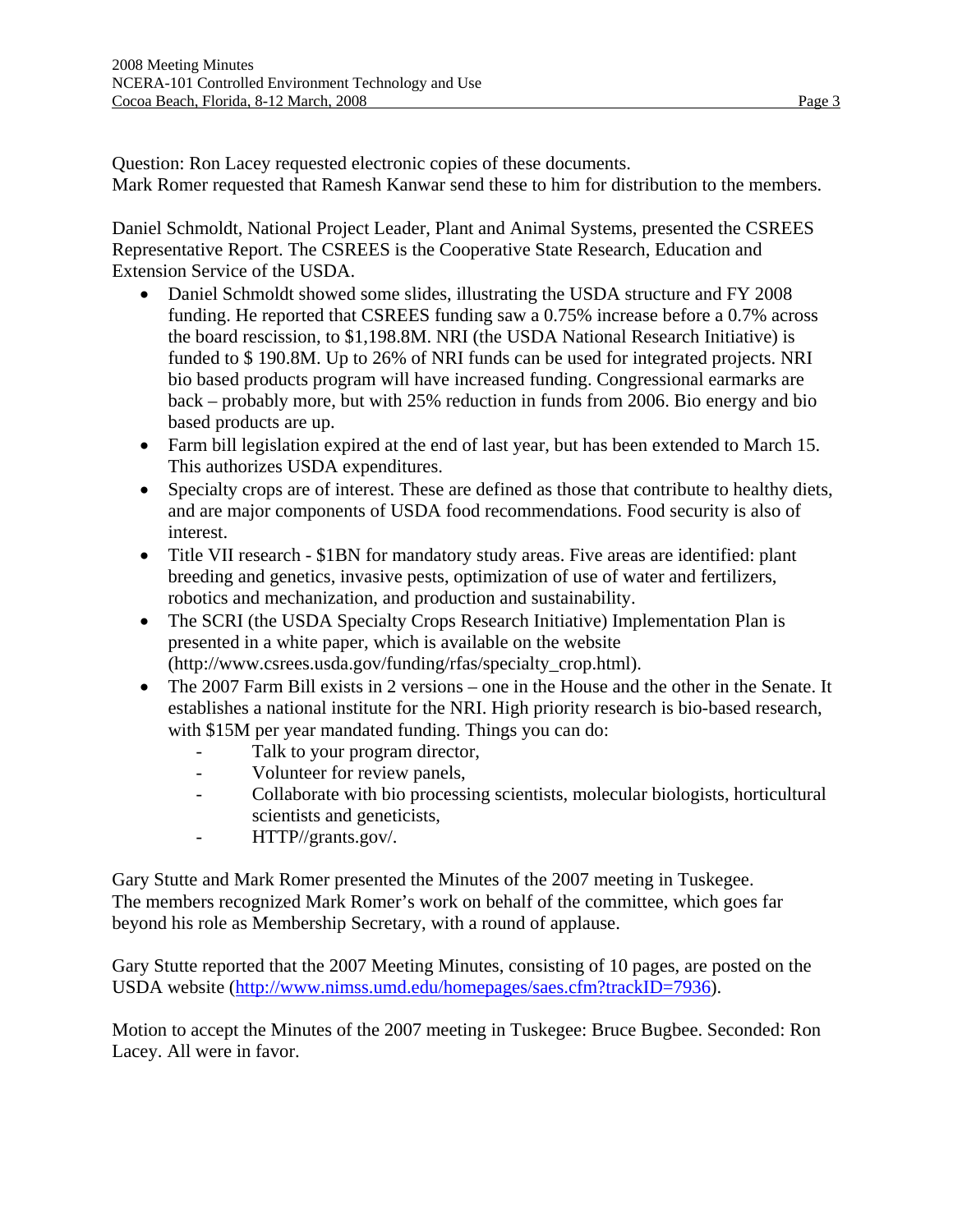Mark Romer gave a Membership and Website Report.

- There is no real change in the total number of members. Current membership is posted on the website (http://ncr101.montana.edu/members.htm). The membership report can be found in Appendix 1.
- Mark Romer had asked for volunteers to update the website. Ted Tibbitts has done this and updates will be posted soon. Mark Romer gave details on the new website.
- The group is now 33 years old.
- Mark Romer suggested that each member site should have one contact person listed on the website. Lynton Incoll supported this. Gary Stutte questioned whether there is a privacy issue associated with naming a contact person. Ramesh Kanwar said he thought a single contact person was acceptable.
- Since 2002, the contributions of selected members have been recognized by the group during the annual meeting. This year, Bruce Bugbee (Utah State University) and Ray Wheeler (Kennedy Space Center) were presented with the "20 Year Member Award" while Dave Tremmel (Duke University) and L.D. Incoll (Leeds University, UK) received the "Significant Contributor Award". NCERA-101 awards are documented on the group website at <http://ncr101.montana.edu/awards.htm>

Bruce Bugbee raised a question about universities and states that are not represented here, for example the University of Missouri. If parties wish to attend, their funding would have to be approved by their Agricultural Experiment Station Director. We do not have a formal avenue to send an invitation. Bruce Bugbee moved that a form letter be written, inviting participation in the NCERA-101. The letter should be signed by the Chair of the committee. Mark Romer volunteered to write this letter. This discussion led to a call to members to approach individuals and institutions that are presently not represented. Lynton Incoll pointed out that the CEUG (the UK Controlled Environments Users' Group) poster has an application form attached. Ted Tibbitts said that the formal letter should include the name of a contact person. Gary Stutte suggested we have a small group of the executive committee to work on this. Bruce Bugbee volunteered to work on this issue with Mark Romer. Ramesh Kanwar commented that the model of this committee is to encourage the participation of the private sector in public/private partnerships.

Mark Romer revisited the proposal from 2007 of forming an E-mail forum (discussion group). Over the winter, several sites had been tested and Mark proposed that Google groups be used. The next step would be to send out an invitation letter to the full membership. The option of participating would then be up to individual members. This topic will be deferred due to lack of time.

Bruce Bugbee gave his Instrument Package Report.

- Bruce Bugbee announced the poster on the instrument package and handed out copies.
- The instrument package circulates among the members and it could be sent to the UK or Australia. It contains (among other instruments), the following:
	- Photosynthetic radiation calibration package,
	- Net radiometer (Eppley),
	- Spectroradiometer (very popular),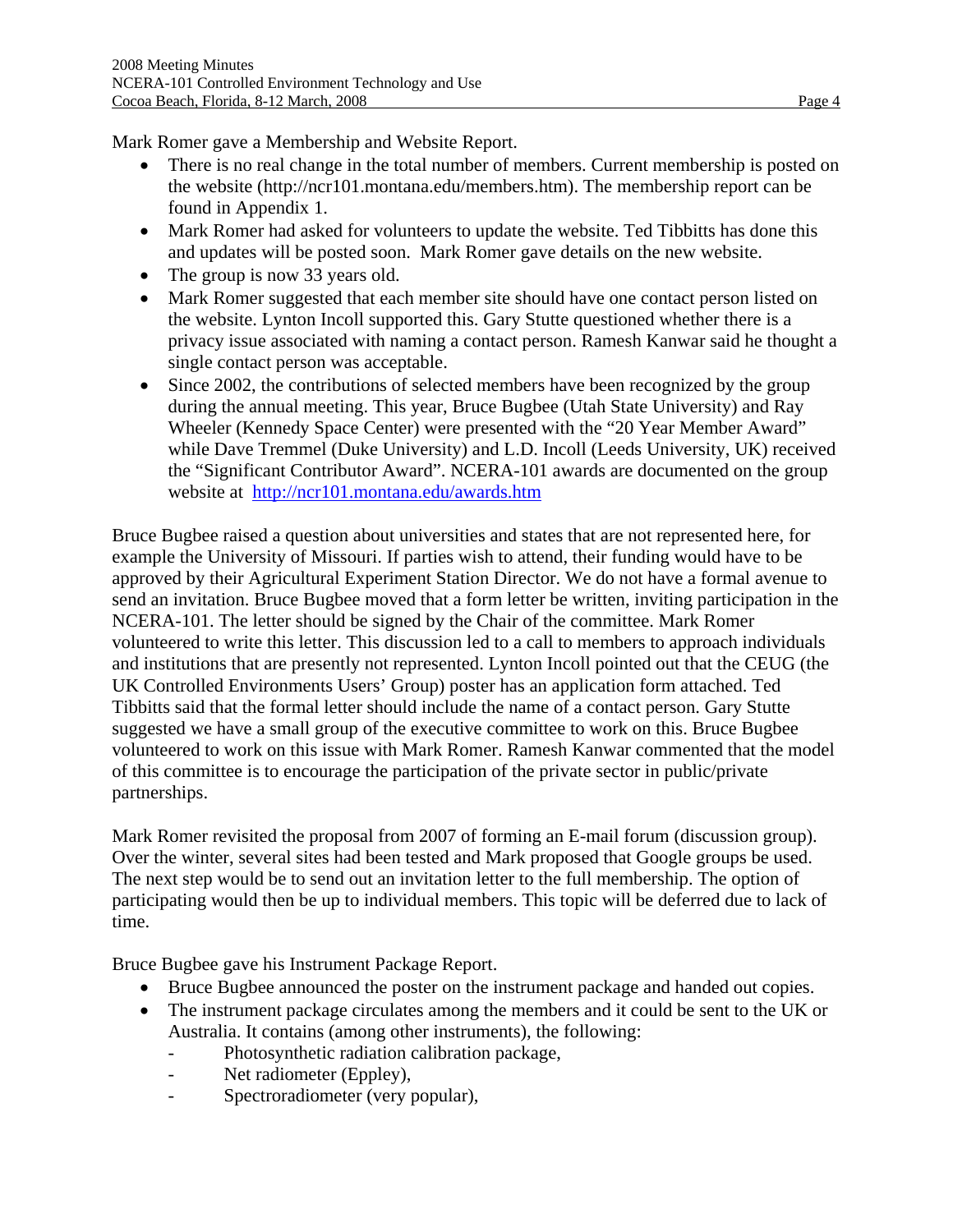- Humidity package for calibrating humidity instruments.
- Annual Report NCERA-101 Instrument Package Opening Balance \$ 962 Income (rentals for  $2007 - 2008$ ) \$ 1,800 Expenses  $(2007 - 2008)$  \$ 1,928 Closing Balance \$ 834.
- A sign-up sheet for those expressing interest in the instrument package was passed around.
- The spectroradiometer has been improved to be more accurate in the UVB.

The surplus from the past meeting at the Kennedy Space Center to buy instruments. Gary Stutte and Neil Yorio are looking at using this year's surplus again for that purpose. The package is stated to be a calibration package but it now contains specialized instruments for "test drives" or one time characterization for growth chambers. Industry could also contribute, eg. Licor.

Bruce Bugbee asked what additional instruments would be useful. Lynton Incoll suggested a discussion group with a question circulated in advance of the meeting so attendees could have a chance to respond. Ted Tibbitts suggested that the rental schedule be posted on the web page and asked whether we could reduce the rental costs if there is a surplus balance in the account. Bruce Bugbee asked if the package would get more use if the cost were reduced. Gerry Deitzer said he thought it would. Ted Tibbitts said that the experiment station director should be approached to pay for the rental. Gary Gardner said that the committee executive should send letter to agricultural experiment station directors offering the instrument package for rental, as an official service of the NCERA-101.

A.J. Both gave a Report on the ICCEG.

- A.J. Both stated that he is actually reporting on a subcommittee of the ICCEG (International Committee on Controlled Environment Guidelines), namely the Tissue Culture Guidelines subcommittee. He requested more interest from the membership, as "new blood" for this committee. There was discussion on the number copies of the Tissue Culture Guidelines (Guidelines for Measuring and Reporting Environmental Parameters for Experiments in Plant Tissue Culture Facilities) brochure that should be printed, and A.J. Both suggested 5000 copies for NCERA-101. Also, 175 small posters should be printed (2 or so per organization). Also, 1 large poster should be printed and made available to the membership to take to meetings.
- A.J. Both asked for funding for the printing costs, specifically if part of the present meeting's surplus could be used. A fallback position would be to go to the industry members for support. This funding approach was already approved at last year's meeting.
- The NCERA-101 website will be updated with the Tissue Culture Guidelines (<http://ncr101.montana.edu/Guidelines/TC-guidelines.htm>). We also need to publicize the guidelines to other organizations and A.J. Both asked for suggestions from the membership.
- On the continuation of the committee, the Tissue Culture subcommittee will be dissolved. Existing members will likely become a part of the ICCEG. A new subcommittee will be formed on Measuring and Reporting Environmental Parameters for Experiments in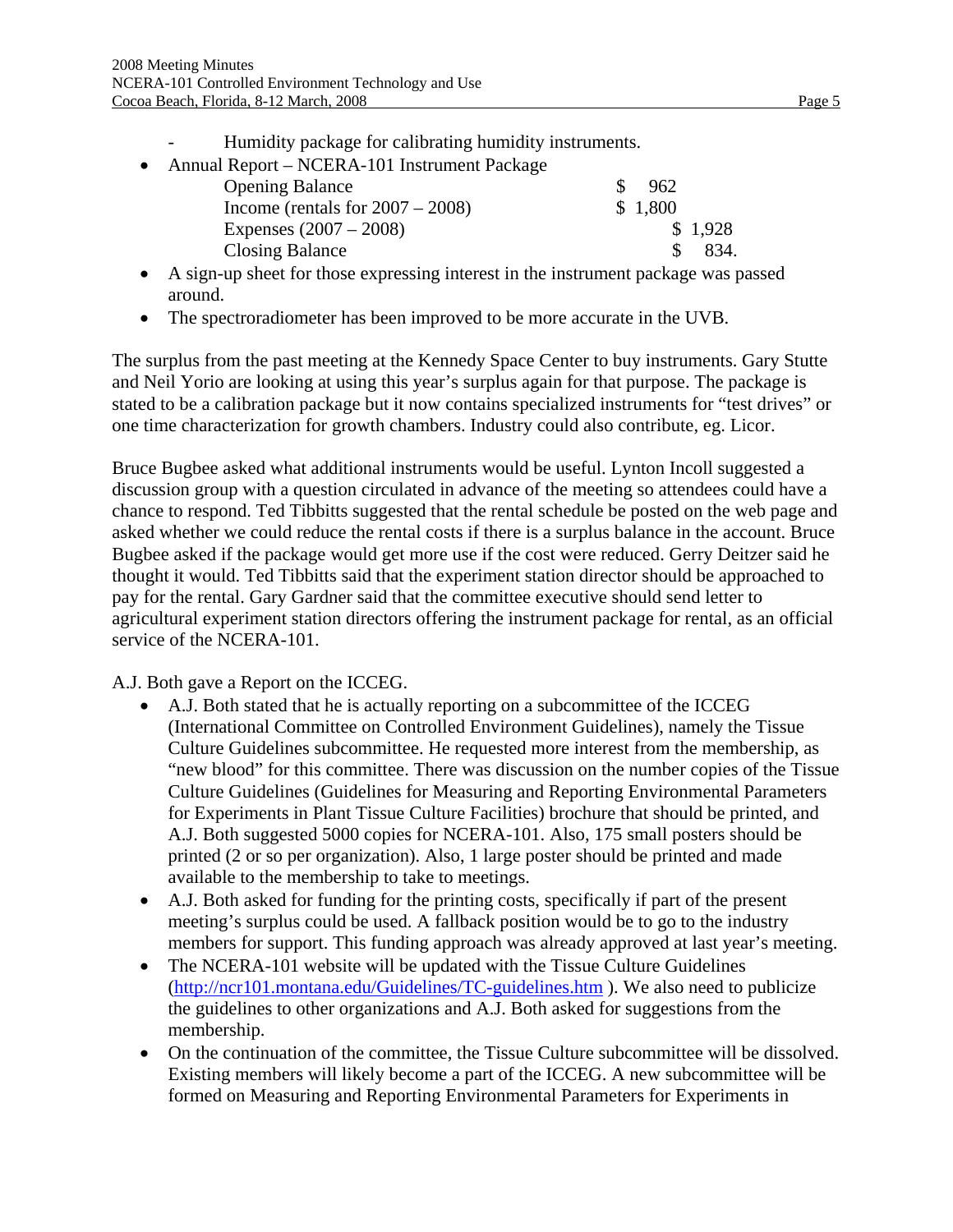Greenhouses. The committee is open to ideas on guidelines development and for other topics. A.J. Both remains chair of the international committee and is asking for new members to participate.

Gerry Deitzer asked if the new Tissue Culture Guidelines brochure will be made available online. A.J. Both responded that the brochure will be mailed out to the membership first and then will be made available online.

Ted Tibbitts asked if 2 small posters per institution are enough and asked for 4 small posters for the University of Wisconsin. Lynton Incoll stated that there may be some institutions that have no members who are interested. A.J. Both stated that he has had no requests for additional copies of the minimum guidelines (Minimum Guidelines for Measuring and Reporting Environmental Parameters for Experiments on Plants in Growth Rooms and Chambers) ([http://ncr101.montana.edu/Guidelines/minimum-guidelines.htm\)](http://ncr101.montana.edu/Guidelines/minimum-guidelines.htm). Ron Evans suggested that the print version could be made available for download online.

Lynton Incoll gave a report on the offer from Miguel Gimenez, a member of the UK CEUG from Spain, to translate the Plant Growth Chamber Handbook ([http://ncr101.montana.edu/Growth\\_Chamber\\_Handbook/Plant\\_Growth\\_Chamber\\_Handbook.ht](http://ncr101.montana.edu/Growth_Chamber_Handbook/Plant_Growth_Chamber_Handbook.htm) [m](http://ncr101.montana.edu/Growth_Chamber_Handbook/Plant_Growth_Chamber_Handbook.htm) ) into Spanish. Miguel Gimenez has sent a letter with his detailed proposal. Lynton Incoll proposed that this letter could be posted on the Google discussion group and that it would also be available to interested parties in Latin America. Ted Tibbitts proposed that the board of directors make a decision on the translation proposal. Mark Romer stated that the translation must be validated. Alex Turkewitsch asked if there is a copyright issue. Mark Romer responded that the Handbook is available on the website, so he doesn't feel there is a copyright issue. Gary Gardner asked who the copyright holder is. It is Iowa State University. A.J. Both stated that NRAES had a similar request from Japan and that the NRAES gave permission but asked for money and asked if we could also ask for funding. Mark Romer asked if the translated book was intended for print publication or for download from a website only. Marc van Iersel suggested that the translation should be made available free of charge. Alex Turkewitsch agreed in that the copyright should be granted subject to the document being freely available. A.J. Both stated that we have talked about updating the book, by going through it chapter by chapter and developing a new edition. Lynton Incoll stated that Miguel Gimenez has already suggested this. Erik Runkle proposed that the executive send a response to Miguel Gimenez accepting his proposal.

Erik Runkle proposed that the meeting be adjourned for dinner and be reconvened tomorrow morning. This could be accomplished by cutting Session F short and working through the break. General discussion followed. Ramesh Kanwar made a motion to adjourn and this was seconded by Ted Tibbitts. All were in favor.

Meeting adjourned March 10, 2008 at approximately 18:00.

Meeting reconvened March 11, 2008 at 09:45.

Discussion started on the distribution of the presentations of this meeting. Several members suggested "sanitized versions", that is, versions of the presentations that would be suitable for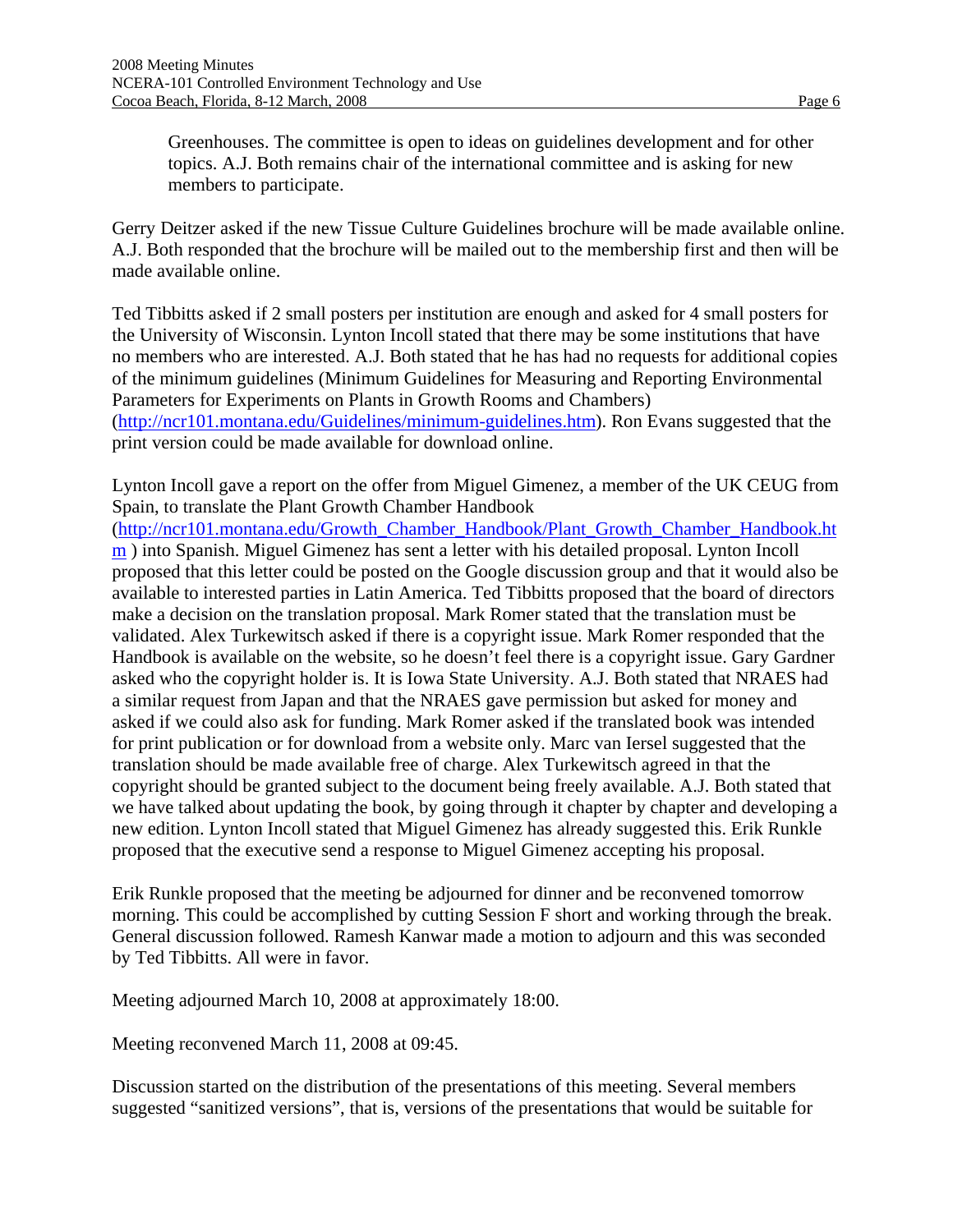uncontrolled distribution. Lynton Incoll proposed to post abstracts on the website, with clickable pdf links to the author, and that the author would be responsible for and control distribution. Dave Fleisher said the presentations could be web based or distributed on CD. Gary Stutte said that presentations in pdf can be bundled and linked to the existing website meeting program page. Dave Fleisher said he would send an email to all presenters requesting a forward of the presentation in a format suitable for public viewing.

#### New business:

New business began with the selection of the 2008 – 2009 Incoming Secretary. The nominating committee consisted of Erik Runkle, Gary Stutte and Alex Turkewitsch. The nominating committee nominated Jonathan Frantz, who has accepted the nomination. The nominating committee requested additional nominations from the membership. Ted Tibbitts moved that nominations be closed. Bruce Bugbee seconded. All were in favor. Jonathan Frantz was acclaimed Incoming Secretary of the NCERA-101.

Bruce Bugbee and Utah State University has accepted to host the 2009 Meeting of the NCERA-101. The meeting is to be held at Park City. If we wish to have the meeting in March as usual, this coincides with the end of the ski season and hotel rates are at a minimum \$200 per night. In April, the hotel rates change to \$150. Mid March is OK for most members, and available dates are 7 – 11 March 2009 or 14 – 18 March 2009. Bruce Bugbee described the AERGC (Association of Education and Research Greenhouse Curators) funds and retained money as being in excess of \$40K. Mark Romer asked who manages the money. Gary Deitzer proposed ASPP as a host. Frank Salisbury is still in Salt Lake City and we could ask him to do a keynote address. General consensus was that the 2009 meeting should be held 14 – 18 March 2009. Note: Following the meeting, Bruce confirmed the date of the next meeting to be April 4 to 8, 2009. Erik Runkle asked members who had not yet submitted Station Reports, to do so soon. Alex Turkewitsch requested copies by E-mail.

Erik Runkle opened discussion on participation in GreenSys 2009. One option is to coordinate our meeting at their meeting. The membership has already approved Utah State University in April 2009 as the meeting venue. Chieri Kubota is on the scientific committee of GreenSys 2009. Mark Romer asked if there might be the possibility of organizing an NCERA-101 hosted session. A poll of hands suggested that 25 NCERA-101 members would attend GreenSys 2009. Instead of formal presentations, we could have Station Report type presentations. Marc van Iersel proposed that we pick three topics of interest and have a discussion on each. Erik Runkle proposed to set up a subcommittee to carry discussion of our participation in GreenSys 2009 forward. Erik Runkle, Mark Romer, A.J. Both, Jonathan Frantz and Alex Turkewitsch volunteered as subcommittee members.

#### Future meetings:

Lynton Incoll presented a proposal for a 4th International Controlled Environments Meeting, to be held at the University of Cambridge in the UK, in 2012. This meeting would be held in September, while avoiding the Labor Day week, possibly the 2nd or 3rd week of September. For example, registration could occur on Sunday September 9, 2012. The presentations would consist of invited papers. Pricing would be about £138 per person for dinner, bed/breakfast and meeting facilities. The meeting would need representation from the NCERA-101 membership.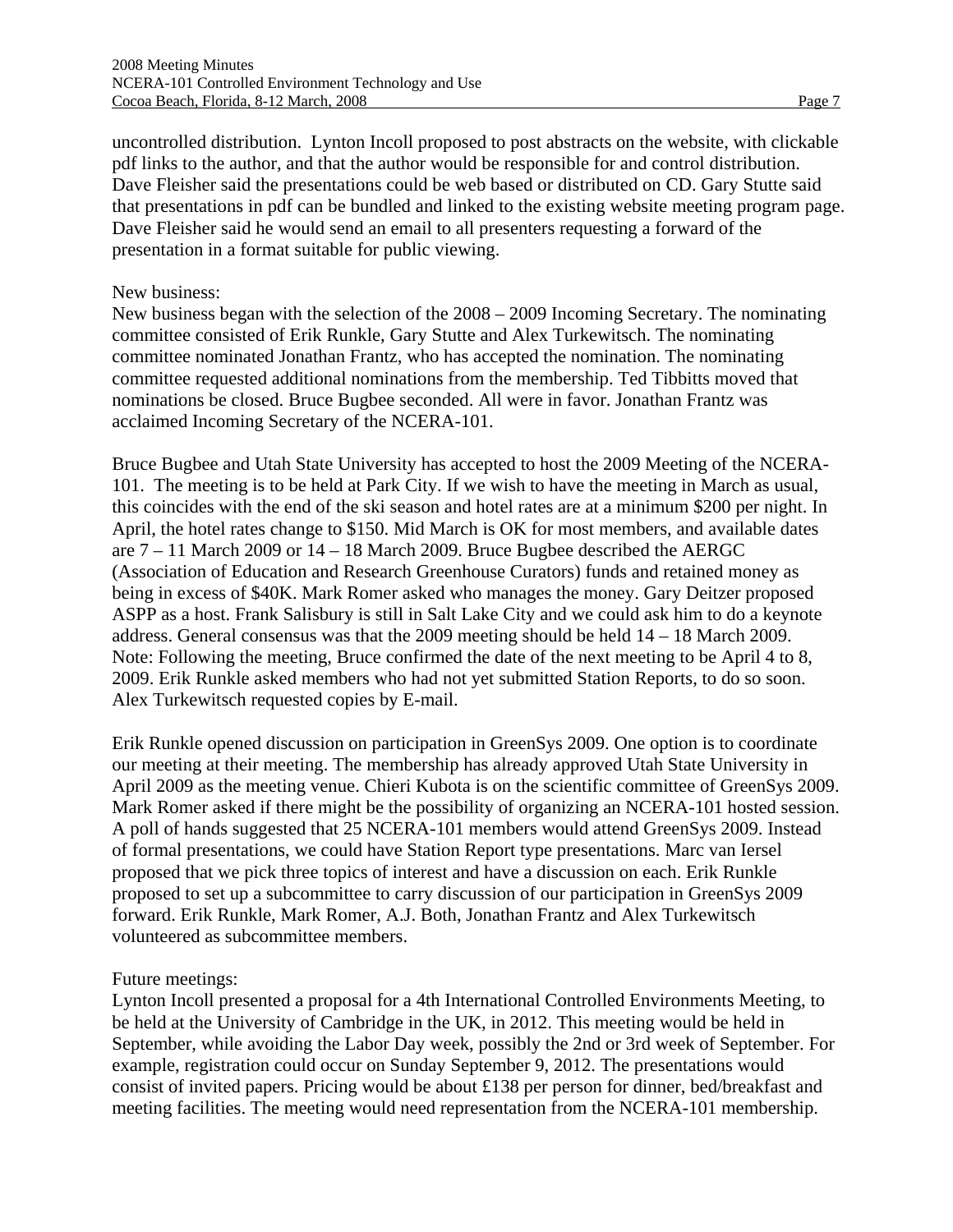Erik Runkle asked for comments of concern or endorsement and supports the meeting. Jonathan Frantz asked if this meeting would take the place of our regular meeting for 2012. The proposal is that the meeting would be similar to the 1st International Controlled Environments Meeting, held in September 2001 at the John Innes Institute in Norwich, UK and that it would replace our regular meeting for 2012. Ray Wheeler moved to accept the proposal. Bruce Bugbee seconded. All were in favor.

No other meeting sites were brought forth for 2010 and 2011. Dick Gladon mentioned that Iowa state was working on new facilities and would offer to host the group following their completion.

Erik Runkle handed the gavel over to Gary Stutte as the new Chair of the NCERA-101 committee.

Gary Gardner moved that the 2008 Meeting of the USDA NCERA-101 be adjourned. Ray Wheeler seconded. All were in favor.

Meeting adjourned at approximately 10:15

*Minutes prepared by Alex Turkewitsch, Secretary November 11, 2008*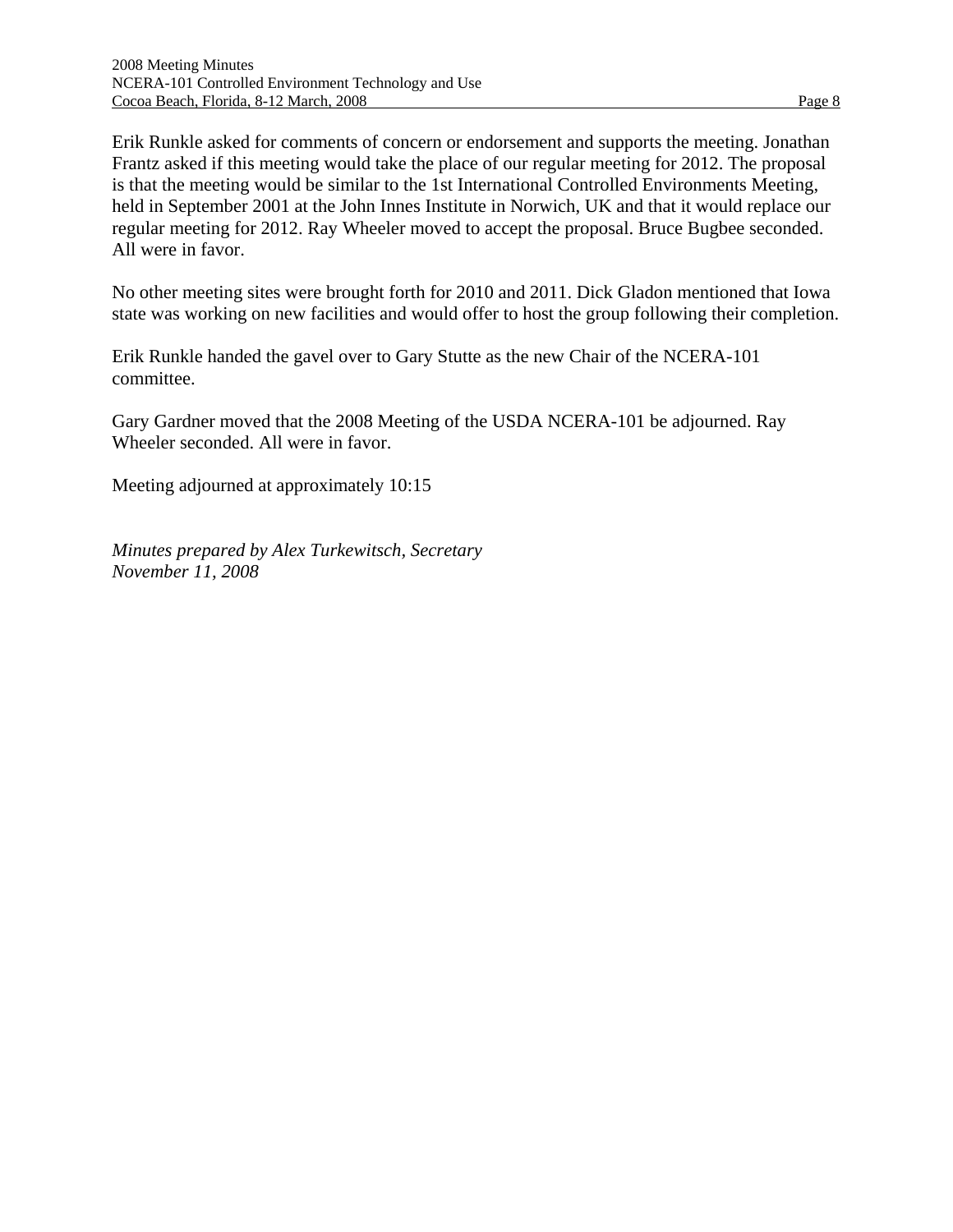# **Appendix 1**

# **NCERA-101 Membership Summary** …… March 2008

Mark Romer, *List Curator* 

- Additions .......................5
- Deletions .......................7
- Net Gain(Loss)........... (2)

| <b>Example 15 Institutions</b> Members<br><b>Membership Composition</b> |  |
|-------------------------------------------------------------------------|--|
|                                                                         |  |
|                                                                         |  |
|                                                                         |  |
|                                                                         |  |
|                                                                         |  |
| $\bullet$                                                               |  |
|                                                                         |  |
|                                                                         |  |

## New Institutions

Australia

• Kerslake & Associates Pty Ltd

Canada

• McGill University – Department of Bioresource Engineering

USA

- University of Texas A&M Dept of Biological and Agricultural Engineering
- University of Illinois Institute for Genomic Biology
- Paragon Space Development Corporation
- Fraunhofer Center for Molecular Biotechnology
- CETS Tech, LLC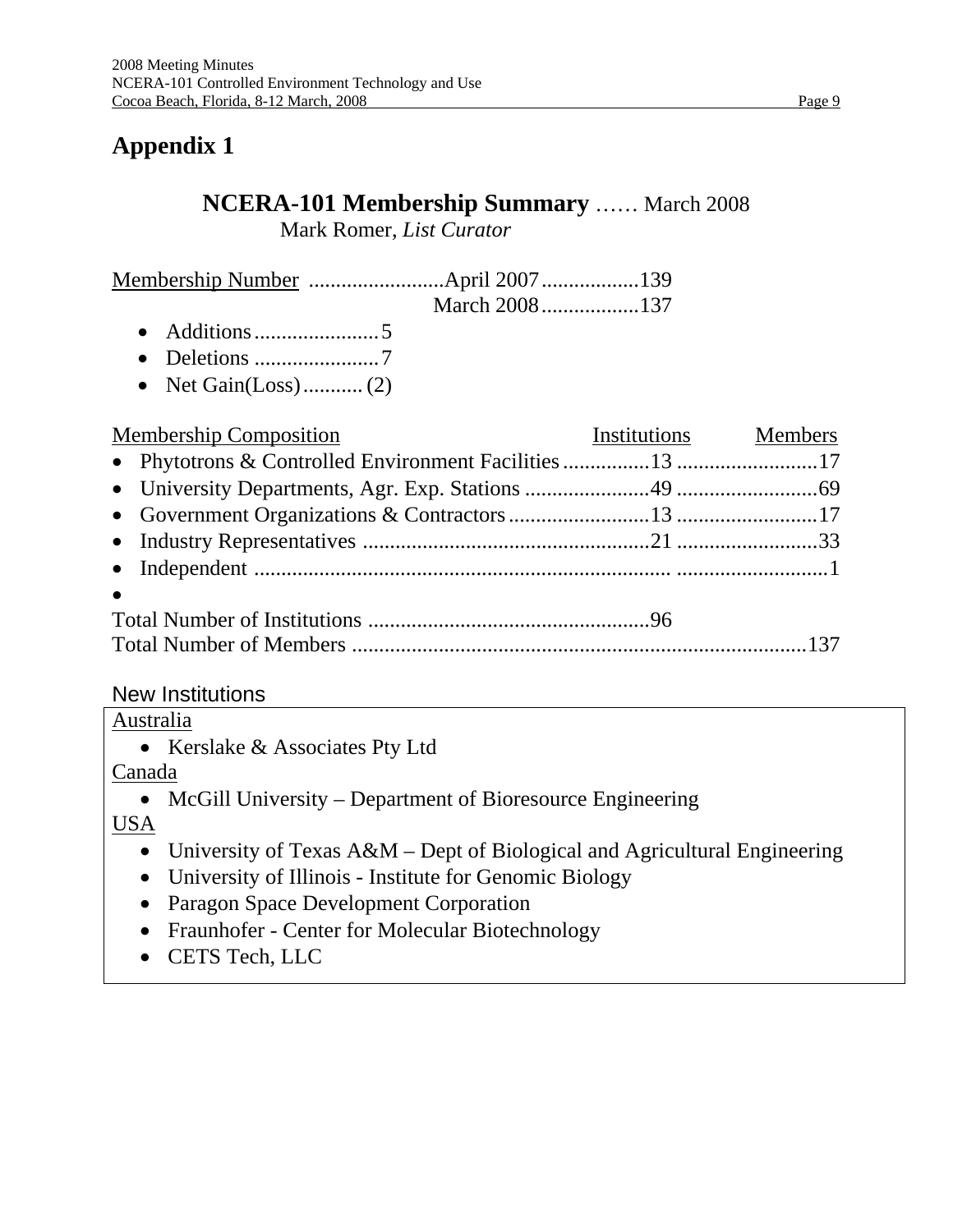# **Appendix 2 – Meeting Program**

### **2008 International Meeting on Controlled Environment Agriculture Organized by the North American Committee on Controlled Environment Technology and Use (NCERA-101)**

|                      | <b>Saturday, March 8</b>                                                             |                                                              |
|----------------------|--------------------------------------------------------------------------------------|--------------------------------------------------------------|
| <b>Time</b>          | <b>Title</b>                                                                         |                                                              |
| $12:00 -$            | <b>On-Site Registration</b> (Manatee Ballroom Foyer)                                 |                                                              |
| $6:00 \text{ pm}$    |                                                                                      |                                                              |
| $1:00 -$             | <b>Poster and Exhibit Setup (Manatee Ballroom D)</b>                                 |                                                              |
| $6:00 \text{ pm}$    |                                                                                      |                                                              |
| $3:30-$              | <b>ASHS CEWG Business Meeting (Heron Room)</b>                                       |                                                              |
| 5:30 pm              |                                                                                      |                                                              |
| $6:00 -$             | Reception (Observation Deck, Oceanside Café)                                         |                                                              |
| $9:30 \text{ pm}$    | <b>Sunday, March 9</b>                                                               |                                                              |
|                      |                                                                                      |                                                              |
| <b>Time</b>          | <b>Title</b>                                                                         | Author(s)                                                    |
| $7:00am -$           | <b>On-Site Registration</b> (Manatee Ballroom Foyer)                                 |                                                              |
| $5:00$ pm<br>$8:00-$ | <b>Opening Remarks</b> (Manatee Ballroom)                                            |                                                              |
| 8:15 am              |                                                                                      | Gary W. Stutte<br>David H. Fleisher                          |
|                      | <b>Session A: New Approaches for Control and Monitoring Environmental Conditions</b> |                                                              |
|                      | <b>Moderator: Tony Agostino</b>                                                      |                                                              |
|                      | (Manatee Ballroom)                                                                   |                                                              |
| $8:15-$              | Changing the way light is delivered to plants in                                     |                                                              |
| 8:35 am              | controlled environments: Novel practices with                                        | G.D. Massa, C.M. Bourget,                                    |
|                      | <b>LED</b> lighting                                                                  | R.C. Morrow, C.A.Mitchell                                    |
| $8:35-$              | Comparing photoperiodic lighting strategies in                                       |                                                              |
| 8:55 am              | controlled greenhouse environments                                                   | S. Padhye, E. Runkle                                         |
| $8:55-$              | <b>Transmission and distribution of</b>                                              |                                                              |
| $9:15$ am            | photosynthetically active radiation (PAR) from                                       | T. Nakamura, A.D. Van Pelt,                                  |
|                      | solar and electric light sources for crop production                                 | D.C. Rossi, B.K. Smith, N.C.                                 |
|                      |                                                                                      | Yorio, A.E. Drysdale, R.M.<br>Wheeler, J.C. Sager            |
|                      |                                                                                      |                                                              |
| $9:15-$              | <b>Effect of light quality on production of</b>                                      |                                                              |
| 9:35 am              | bioprotective compounds in red leaf lettuce                                          | G.W. Stutte, I. Eraso, P.<br>Bisbee, C. Ledeker, T. Skerritt |
|                      |                                                                                      |                                                              |
| $9:35-$              | Integrated light and CO2 control to optimize                                         |                                                              |
| 9:55 am              | commercial greenhouse plant growth and energy                                        | T.J. Shelford, L.D. Albright,<br>D.S. de Villiers            |
|                      | efficiency                                                                           |                                                              |
| $9:55 -$             | Plant performance monitoring via non-invasive                                        | F. Gilmer, A. Walter, A.                                     |
| 10:15 am             | image acquisition and processing                                                     | Ulbrich                                                      |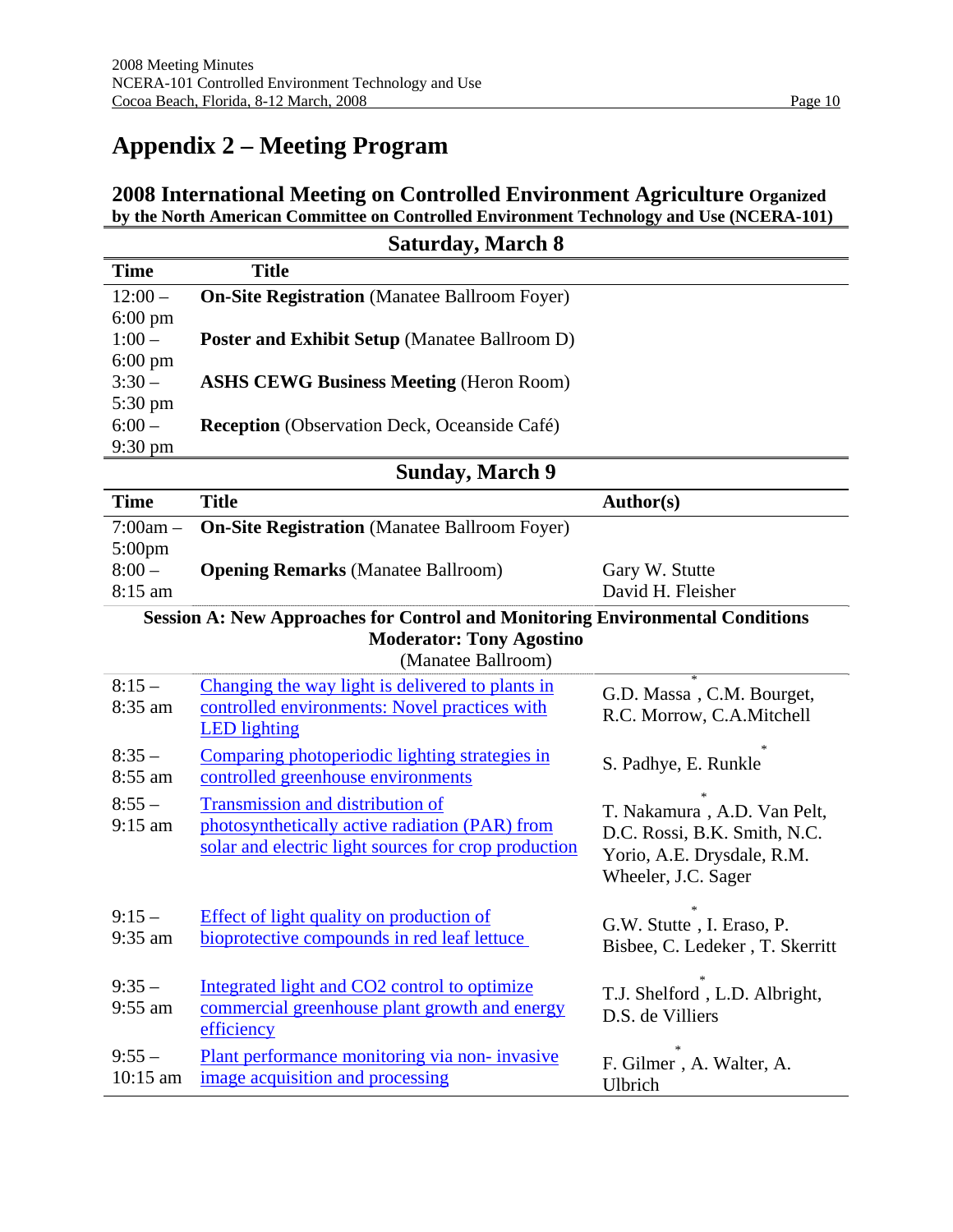l.

| $10:15-$               | <b>Catered Break</b> (Manatee Ballroom D)                              |                                |
|------------------------|------------------------------------------------------------------------|--------------------------------|
| $10:40$ am             |                                                                        |                                |
| $10:40-$<br>$10:55$ am | ENVIRONET <sup>®</sup> : the next advancement in control<br>technology | 宋<br>H. Imberti, D. Kiekhaefer |
|                        |                                                                        |                                |
| $10:55-$               | Six highly specialized walk-in chambers with                           | R. Quiring                     |
| $11:10 \text{ am}$     | atmospheric gas composition control. A discussion                      |                                |
|                        | of the challenges and possibilities of multiple                        |                                |
|                        | atmospheric gas control in walk-in chambers                            |                                |

## **Session B: New Responses / Research Results from Experiments in CEA Moderator: Erik Runkle**

(Manatee Ballroom)

| $11:10-$<br>11:25<br>am<br>$11:25-$<br>11:40<br>am | Plant growth and flavonoid content in a red-pigmented<br>Lactuca sativa variety as affected by different light<br>conditions<br><b>Supplemental UV radiation differentially increases</b><br>phenolic acid esters and flavonoids in cultivars of<br>greenhouse-grown red and green leaf lettuce (Lactuca<br>sativa) | A. Ulbrich, H. Behn, C.<br>Wieland, S. Tittmann, F.<br>Gilmer<br>C. Caldwell, S. Britz, R.<br>Mirecki, J. Slusser, W. Gao |
|----------------------------------------------------|---------------------------------------------------------------------------------------------------------------------------------------------------------------------------------------------------------------------------------------------------------------------------------------------------------------------|---------------------------------------------------------------------------------------------------------------------------|
| $11:40-$<br>11:55<br>am                            | Changes in the concentration of some secondary<br>metabolites after treatment with ultra-violet light on St.<br>John's wort, Hypericum perforatum                                                                                                                                                                   | M.L. Brechner, L.D.<br>Albright                                                                                           |
| $11:55-$<br>12:10<br>pm                            | Enhancing nutritional value of fresh tomato under<br>controlled environments: a summary of collaborative<br>research effort                                                                                                                                                                                         | C. Kubota, C.A. Thomson                                                                                                   |
| $12:10-$<br>$1:25$ pm<br>$12:20 -$<br>$1:25$ pm    | <b>Catered Buffet Lunch (Manatee Ballroom D)</b><br><b>ICCEG Meeting</b> (Heron Room)                                                                                                                                                                                                                               |                                                                                                                           |
| $1:25-$<br>$1:40 \text{ pm}$                       | Photosynthetic characteristics and growth of rice<br>plants under red light with or without supplemental<br>blue light                                                                                                                                                                                              | R. Matsuda, K. Ohashi-<br>Kaneko, K. Fujiwara, K.<br>Kurata                                                               |
| $1:40-$<br>$1:55$ pm                               | Effects of duration of temperature perturbations during<br>flowering on tomato fruit                                                                                                                                                                                                                                | A.J. Both, L.S. Logendra,<br>D.L. Ward, T. Gianfagna,<br>H.W. Janes, T-C. Lee                                             |
| $1:55-$                                            | Grapevine physiology in controlled environments                                                                                                                                                                                                                                                                     | D. Greer                                                                                                                  |
| $2:10$ pm<br>$2:10-$<br>$2:25$ pm                  | Hypobaria, hypoxia and ethylene influence growth and<br>gas exchange of lettuce plants                                                                                                                                                                                                                              | F.T. Davies, C. He, R.E.<br>Lacey                                                                                         |
| $2:25-$<br>$3:00 \text{ pm}$                       | <b>Session B General Discussion</b>                                                                                                                                                                                                                                                                                 | E. Runkle                                                                                                                 |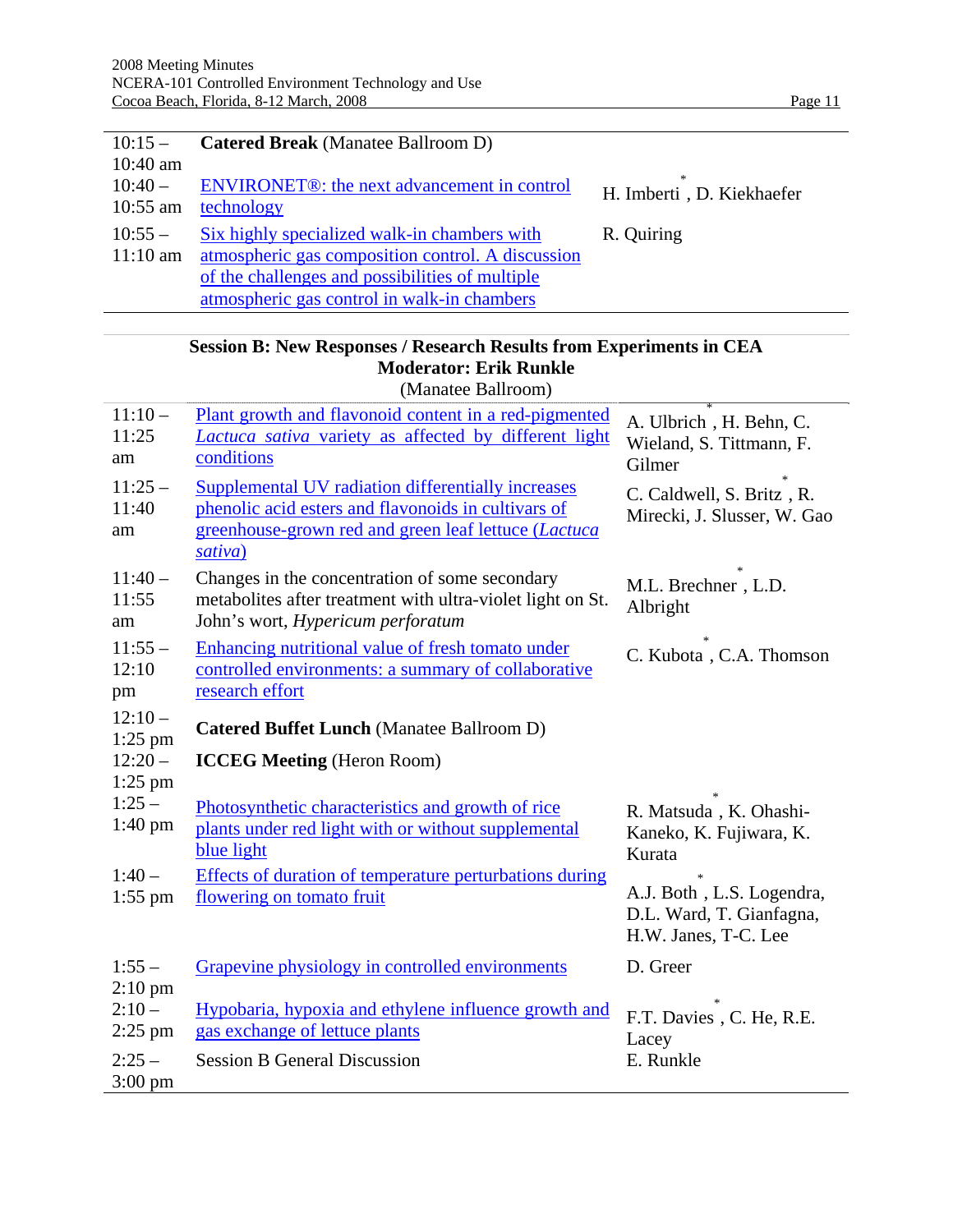|                                           | <b>Moderator: L.D. Incoll</b><br>(Manatee Ballroom)                                                                                                                                                                        |                                                                                                                    |
|-------------------------------------------|----------------------------------------------------------------------------------------------------------------------------------------------------------------------------------------------------------------------------|--------------------------------------------------------------------------------------------------------------------|
| $3:00 -$<br>$3:25$ pm                     | Guidelines for measuring and reporting<br>environmental parameters in controlled<br>environments used for plant tissue culture<br>experiments                                                                              | M.P. Fuller, S. Millam, L.D.<br>Incoll                                                                             |
| $3:25-$<br>$3:40 \text{ pm}$              | Biopharmaceutical production under controlled<br>environments: photosynthetic rate, soluble protein<br>concentration and growth of transgenic tomato<br>plants expressing a Yersinia pestis F1-V antigen<br>fusion protein | R. Matsuda, C. Kubota, L.M.<br>Alvarez, J. Gamboa, G.A.<br>Cardineau                                               |
| $3:40-$                                   | <b>Catered Break</b> (Manatee Ballroom)                                                                                                                                                                                    |                                                                                                                    |
| $4:10 \text{ pm}$<br>$4:10-$<br>$4:25$ pm | Plant-made pharmaceuticals: scaling up production                                                                                                                                                                          | J.H. Norikane                                                                                                      |
| $4:25-$<br>$4:40 \text{ pm}$              | Waste-energy-leveraged CEA for year-round<br>specialty-crop and bio-fuel feedstock production<br>in temperate climates                                                                                                     | C.A. Mitchell, G.D. Massa, C.<br>Alexander, R. Turco, J. Dennis,<br>A. Murphy, S. Weller, B.<br>Bordelon, R. Lopez |
| $4:40 -$<br>$4:55$ pm                     | Commercial aeroponic farming of baby leafy<br>greens                                                                                                                                                                       | E.D. Harwood                                                                                                       |
| $4:55 -$                                  | Climate change and controlled environments                                                                                                                                                                                 | M. Stenning                                                                                                        |
| $5:10 \text{ pm}$<br>$5:10-$<br>5:30 pm   | <b>Session F General Discussion</b>                                                                                                                                                                                        | L.D. Incoll                                                                                                        |
| $6:30-$                                   | Hosted Dinner (Tiki Lawn, Holiday Inn)                                                                                                                                                                                     |                                                                                                                    |
| 9:30 pm                                   | * Denotes presenter.                                                                                                                                                                                                       |                                                                                                                    |
|                                           | <b>R</b> $\blacksquare$<br>$\mathbf{J}$<br>$M = 1.40$                                                                                                                                                                      |                                                                                                                    |

# **Session C: Non-traditional Applications in Controlled Environments**

| * Denotes presenter.                                                                                                                 |                                                                                                                               |                  |
|--------------------------------------------------------------------------------------------------------------------------------------|-------------------------------------------------------------------------------------------------------------------------------|------------------|
| <b>Monday, March 10</b>                                                                                                              |                                                                                                                               |                  |
| <b>Time</b>                                                                                                                          | <b>Title</b>                                                                                                                  | <b>Author(s)</b> |
| 7:00am                                                                                                                               | <b>On-Site Registration</b> (Manatee Ballroom Foyer)                                                                          |                  |
|                                                                                                                                      |                                                                                                                               |                  |
| $5:00 \text{pm}$                                                                                                                     |                                                                                                                               |                  |
| <b>Session D: Novel Instrumentation, Sensors, and/or Analysis Approaches</b><br><b>Moderator: Bruce Bugbee</b><br>(Manatee Ballroom) |                                                                                                                               |                  |
| $8:00-$<br>$8:20$ am                                                                                                                 | Estimating carbon use efficiency, growth<br>respiration, and maintenance respiration from<br>canopy gas exchange measurements | M.W. van Iersel  |
|                                                                                                                                      |                                                                                                                               |                  |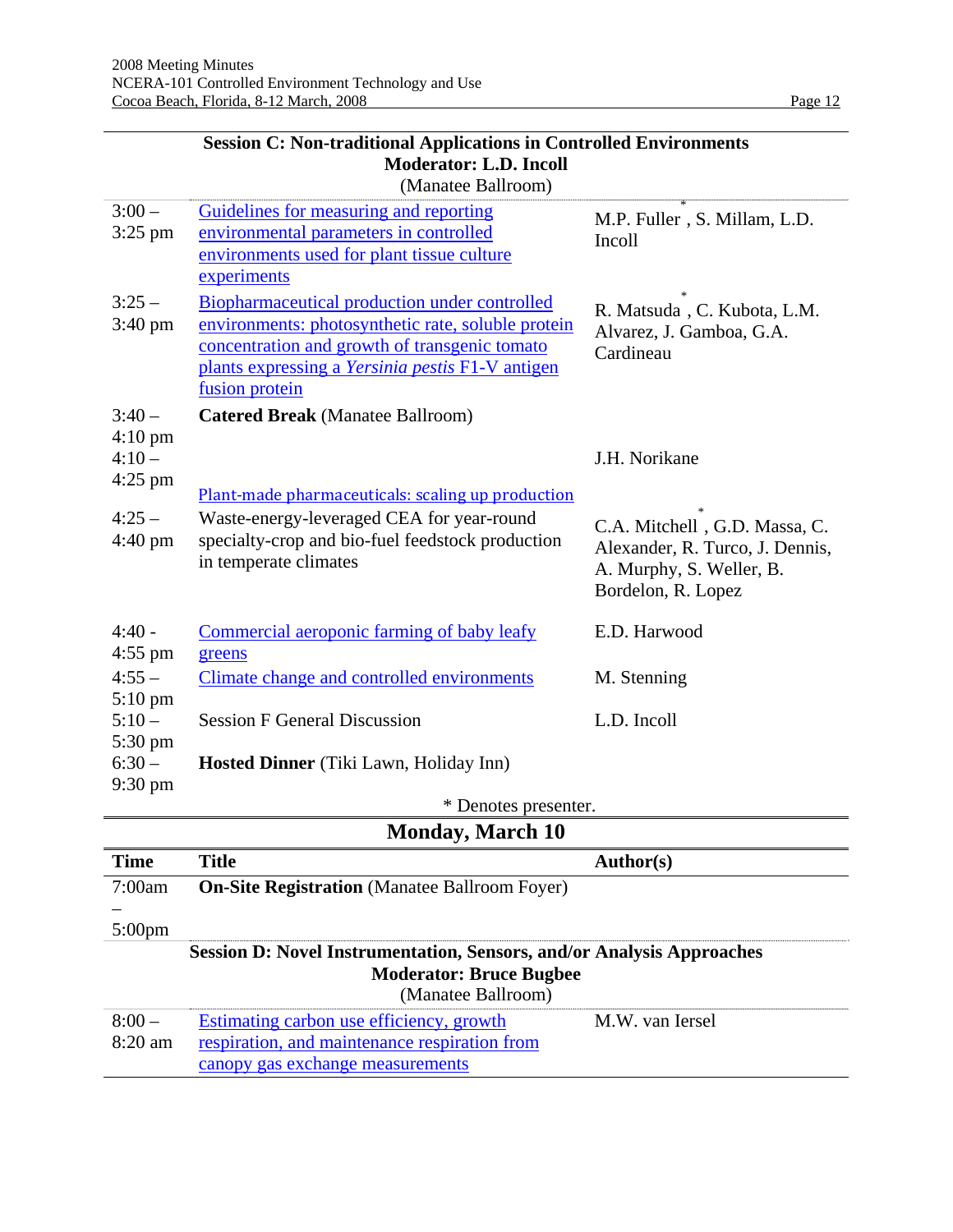| $8:20-$<br>8:40 am     | Hands-off sensors: applications of spectral devices<br>to controlled environment agriculture | G.L. Ritchie, J. Frantz, C.<br>Bednarz, B. Bugbee                                                                                    |
|------------------------|----------------------------------------------------------------------------------------------|--------------------------------------------------------------------------------------------------------------------------------------|
| $8:40-$<br>$9:00$ am   | Evaluation of two new net radiometers                                                        | J. M. Blonquist Jr <sup>*</sup> ., B Tanner,<br>B. Bugbee                                                                            |
| $9:00-$<br>$9:15$ am   | Effect of atmospheric pressure on wet bulb<br>depression                                     | R.M. Wheeler, M.A. Stasiak,<br>J.Lawson, C.A. P. Wehkamp,<br>M.A. Dixon                                                              |
| $9:15-$<br>$9:30$ am   | Large high-output LED arrays for plant growth                                                | R.C. Morrow, C.M. Bourget                                                                                                            |
| $9:30-$<br>9:45 am     | Probing responses of plants by chlorophyll<br>fluorescence under controlled environments     | H.M. Kalaji                                                                                                                          |
| $9:45-$<br>10:00<br>am | Automatic and 3-dimensional phenotyping of<br>complete plants in greenhouses                 | J. Vandenhirtz, M. Eberius, D.<br>Vandenhirtz, H.G. Luigs, G.<br>Kreyerhoff, U. Bonger, M.<br>Radermacher, H. Lasinger, R.<br>Schunk |

| $10:00-$<br>10:30 | <b>Catered Break</b> (Manatee Ballroom)      |                             |
|-------------------|----------------------------------------------|-----------------------------|
| am                |                                              | $\ast$                      |
| $10:30-$          | Uniformity in soil plant atmosphere chambers | D.H. Fleisher, D.J. Timlin, |
| 10:45             |                                              | V.R. Reddy                  |
| am                |                                              | $\ast$                      |
| $10:45-$          | Real-time measurement of whole plant         | B. Bugbee, J. Chard         |
| 11:00             | transpiration and stomatal conductance using |                             |
| am                | electronic balances and infrared sensors     |                             |
| $11:00-$          | Monitoring and controlling substrate water   | M.W. van Iersel             |
| 11:15             | content in controlled environments           |                             |
| am                |                                              |                             |

| <b>Session E: Design and Development of New Facilities</b> |  |  |
|------------------------------------------------------------|--|--|
| <b>Moderator: Alex Turkewitsch</b>                         |  |  |
| (Manatee Ballroom)                                         |  |  |

| (Manawe Danivoni) |                                                  |                                       |
|-------------------|--------------------------------------------------|---------------------------------------|
| $11:15-$          | Engineering in sustainability and innovative     | G. M. Waimann                         |
| 11:45             | development of controlled environments: a UK     |                                       |
| am                | perspective on refrigerants, achieving efficient |                                       |
|                   | systems and energy management                    |                                       |
| $11:45-$          | Description, operation and production of the     | $\frac{1}{2}$<br>R.L. Patterson, G.A. |
| 12:00             | South Pole Food Growth Chamber (SPFGC)           | Giacomelli, P. Sadler                 |
| pm                |                                                  |                                       |
| $12:00-$          | New Bioscience Complex at University of          | G. F. Deitzer                         |
| 12:15             | Maryland                                         |                                       |
| pm                |                                                  |                                       |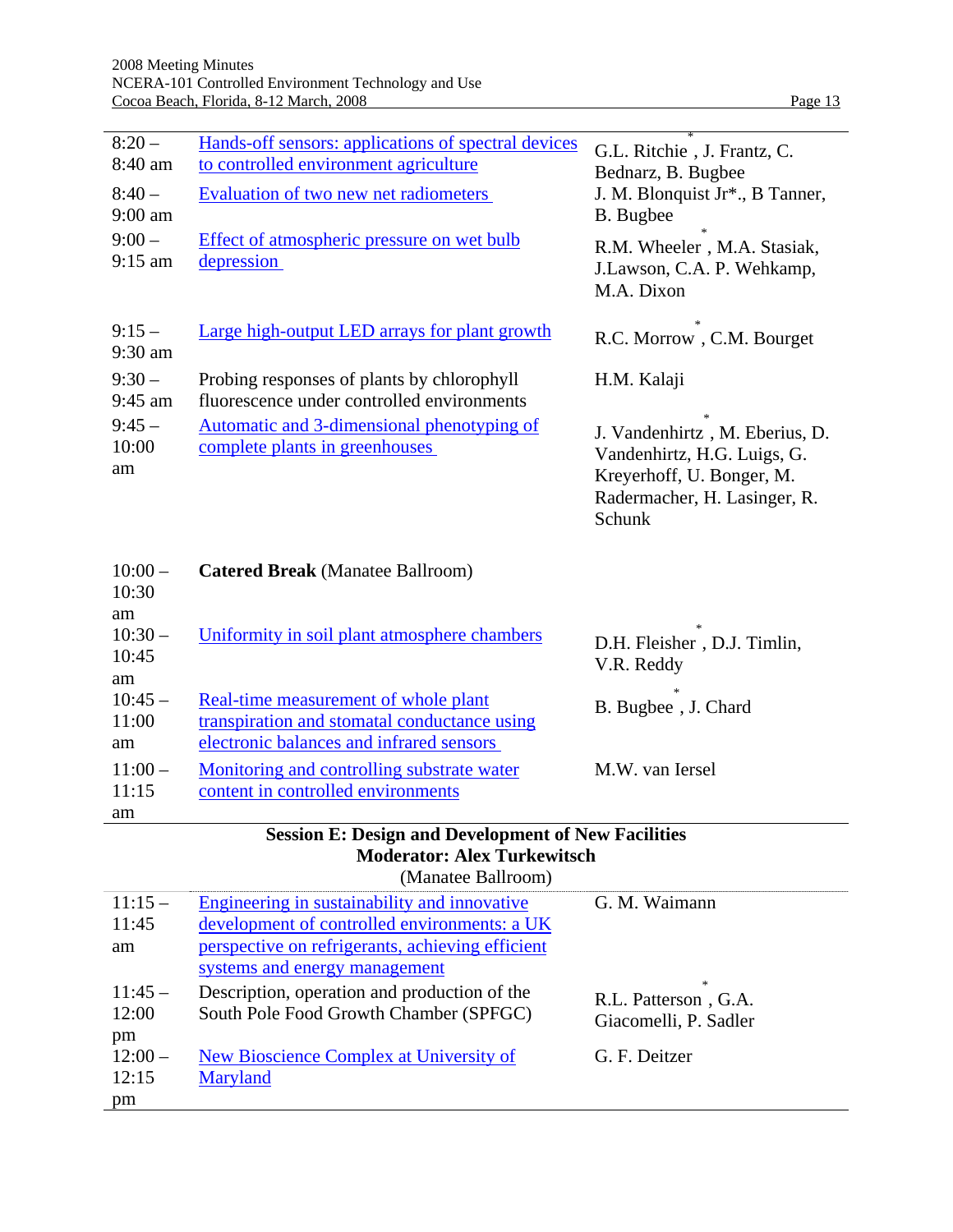| $12:15-$<br>12:20    | <b>Session E Short Discussion</b>                           | A. Turkewitsch                 |
|----------------------|-------------------------------------------------------------|--------------------------------|
| pm<br>$12:20-$       | <b>Catered Buffet Lunch (Manatee Ballroom)</b>              |                                |
| $1:50$ pm            |                                                             |                                |
| $1:50-$              | The Biotron and Guelph's Plant Productivity                 | E.D. Leonardos, M.J. Iqbal, A. |
| $2:05$ pm            | Model                                                       | Singh, N. Hüner, B. Grodzinski |
| $2:05-$              | Containment level 3 facility for growing                    | J. Franklin, R. Taberer        |
| $2:20 \text{ pm}$    | genetically modified plants and plant pathogens             |                                |
| $2:20-$              | The Australian Plant Phenomics Facility                     | T. Agostino                    |
| $2:35$ pm            |                                                             |                                |
| $2:35-$<br>$2:45$ pm | <b>Session E Short Discussion</b>                           | A. Turkewitsch                 |
| $2:45-$              | <b>General Poster Session with Break (Manatee Ballroom)</b> |                                |
| $4:10 \text{ pm}$    |                                                             |                                |
| $4:10-$              | <b>NCERA-101 Business Meeting (Manatee Ballroom)</b>        |                                |
| $5:45$ pm            |                                                             |                                |
| $6:30 -$             | <b>Hosted Dinner</b> (Mango Tree, Cocoa Beach, FL)          |                                |
| 10:00                | Meet shuttle bus at Hotel Lobby                             |                                |
| pm                   | * Denotes presenter.                                        |                                |

| <b>Tuesday, March 11</b>                                                                                                   |                                                                       |                                                    |  |
|----------------------------------------------------------------------------------------------------------------------------|-----------------------------------------------------------------------|----------------------------------------------------|--|
| <b>Time</b>                                                                                                                | <b>Title</b>                                                          | <b>Author(s)</b>                                   |  |
| <b>Session F: Reliability and Quality Control for CEA Facilities</b><br><b>Moderator: Mark Romer</b><br>(Manatee Ballroom) |                                                                       |                                                    |  |
| $8:15 - 8:40$                                                                                                              | <b>Quality standards in CE; implications for the user</b>             | L. Benjamin                                        |  |
| am<br>$8:40 - 9:00$<br>am                                                                                                  | Performance verification of new research<br>greenhouse facilities     | $\ast$<br>A. Turkewitsch, D. Brault,<br>B. Faucher |  |
| $9:00 - 9:20$<br>am                                                                                                        | Energy efficiency and green technologies in<br>environmental chambers | D. Kiekhaefer, H. Imberti                          |  |
| $9:20 - 9:40$                                                                                                              | <u>Supervisory control – implications for</u>                         | A. Mackenzie                                       |  |
| am                                                                                                                         | environmental control systems                                         |                                                    |  |
| $9:40 - 10:00$                                                                                                             | <b>General Discussion</b>                                             | D.H. Fleisher                                      |  |
| am                                                                                                                         |                                                                       |                                                    |  |
| $10:00 - 10:20$ am<br><b>Catered Break</b> (Manatee Ballroom)                                                              |                                                                       |                                                    |  |
| 10:20-10:45                                                                                                                | Space Life Science Laboratory                                         | S. Vangen                                          |  |
| am                                                                                                                         |                                                                       |                                                    |  |
| $10:45-11:30$                                                                                                              | <b>Awards</b> (Manatee Ballroom)                                      | M. Romer                                           |  |
| am                                                                                                                         |                                                                       |                                                    |  |
| $11:30 - 12:30$ pm<br><b>Catered Lunch</b> (Manatee Ballroom)                                                              |                                                                       |                                                    |  |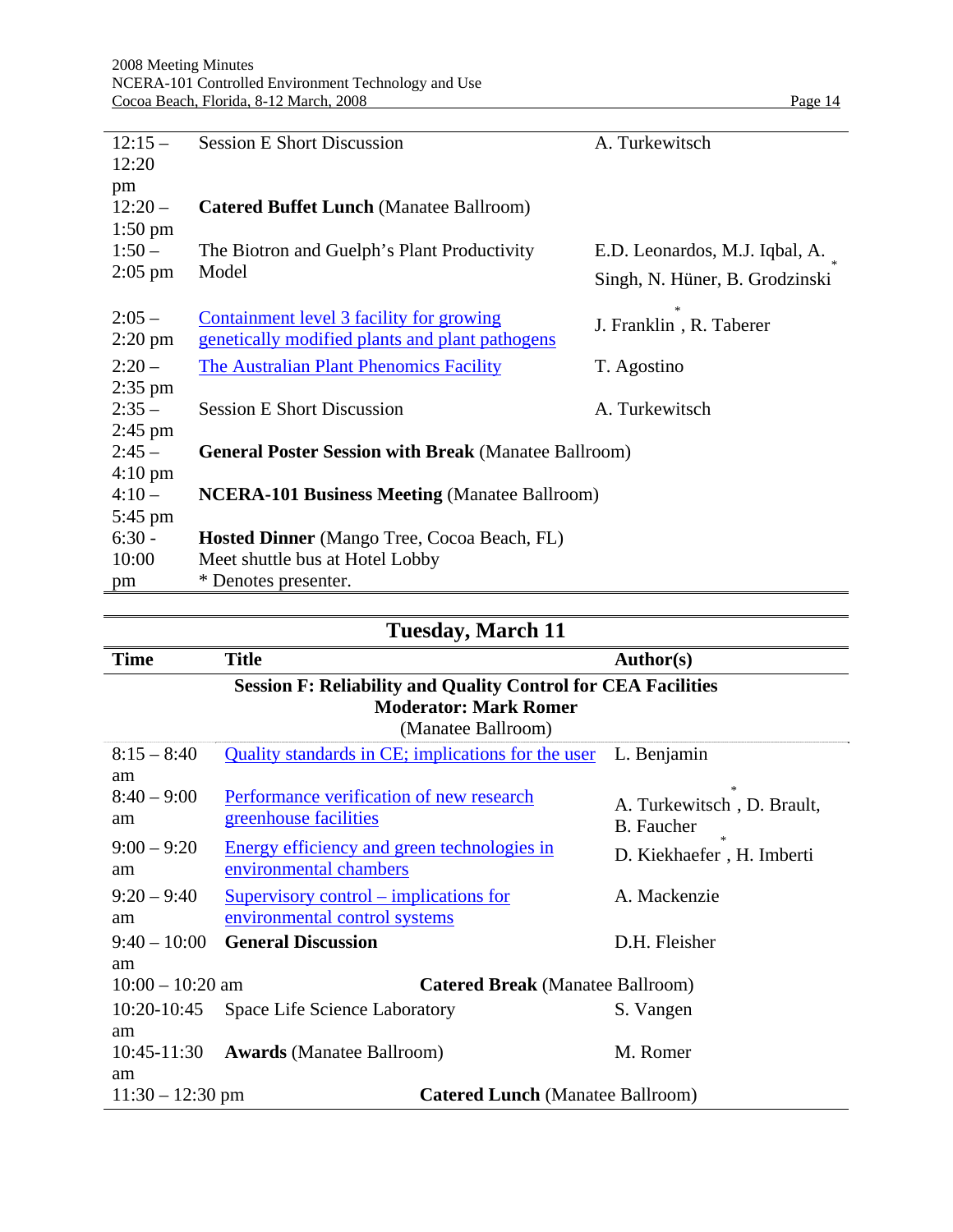| $12:30$ am              | <b>Buses leave for Kennedy Space Center</b><br>(Meet buses at the Hotel Lobby) |
|-------------------------|--------------------------------------------------------------------------------|
| $1:00 - 6:00$           | <b>Kennedy Space Center and Space Life Sciences Laboratory Tour</b>            |
| pm<br>$6:00 \text{ pm}$ | <b>Return to Hotel</b>                                                         |
|                         | * Denotes presenter.                                                           |

| <b>Poster Presentations</b>                                                                                                                                                                                     |                                                                                |  |  |  |
|-----------------------------------------------------------------------------------------------------------------------------------------------------------------------------------------------------------------|--------------------------------------------------------------------------------|--|--|--|
| (Manatee Ballroom D, March 9 - 11)                                                                                                                                                                              |                                                                                |  |  |  |
| <b>Title</b>                                                                                                                                                                                                    | Author(s)                                                                      |  |  |  |
| <b>Session A: New Approaches for Control and Monitoring Environmental Conditions</b>                                                                                                                            |                                                                                |  |  |  |
| Evaluation of a humidity insensitive sorbent-based air<br>sampling system                                                                                                                                       | A. Flanagan, D. Braithwaite,<br>T.S. Topham, G.E. Bingham, O.<br>Monje         |  |  |  |
| Predicting night-time low temperatures in unheated high<br>tunnels                                                                                                                                              | A. Ogden, M. van Iersel                                                        |  |  |  |
| <b>Session B: New Responses / Research Results from Experiments in CEA</b>                                                                                                                                      |                                                                                |  |  |  |
| Development of a production system for basil on the<br><b>International Space Station</b>                                                                                                                       | A.R. Beaman, R.J. Gladon                                                       |  |  |  |
| Harvest index of 'Rocky' cucumber plants (Cucumis sativus<br>L.) grown in elevated CO2 is not different from 'Rocky'<br>cucumber grown in ambient CO2                                                           | L. Crosby, E. Peffley, L.<br>Thompson                                          |  |  |  |
| Modified field environments for high latitude crop production                                                                                                                                                   | M. Karlsson , J. Werner                                                        |  |  |  |
| The potential for autotoxicity of root exudates in commercial<br>hydroponic lettuce (Lactuca sativa) production                                                                                                 | N.S. Mattson, L.D. Albright,<br>M.L. Brechner                                  |  |  |  |
| Research plants in controlled environments – does green<br>waste compost make a reliable alternative substrate to peat?                                                                                         | G. Pitkin, R. McHutchon                                                        |  |  |  |
| <b>Effect of light quality on growth of Salvia miltiorrhizr Bunge</b>                                                                                                                                           | Q. Li, Z.-S. Liang                                                             |  |  |  |
| Effects of a new cyclical lighting system on flower induction<br>in long-day plants: a preliminary investigation                                                                                                | M.G. Blanchard, E.S. Runkle                                                    |  |  |  |
| <b>Session C: Non-traditional Applications in Controlled Environments</b>                                                                                                                                       |                                                                                |  |  |  |
| Isotopic labeling of red cabbage anthocyanins with<br>atmospheric 13CO2 in closed environments                                                                                                                  | C. Charron, S. Britz, R.<br>Mirecki, D. Harrison, B.<br>Clevidence, J. Novotny |  |  |  |
| Effect of elevated CO2 and harvest schedule on Allium<br>biomass and sensory quality of Allium fistulosum<br>How to measure and report growing conditions for<br>experiments in plant tissue culture facilities | A. Broome, E. Peffley, L.<br>Thompson, D. Wester<br><b>ICCEG</b>               |  |  |  |